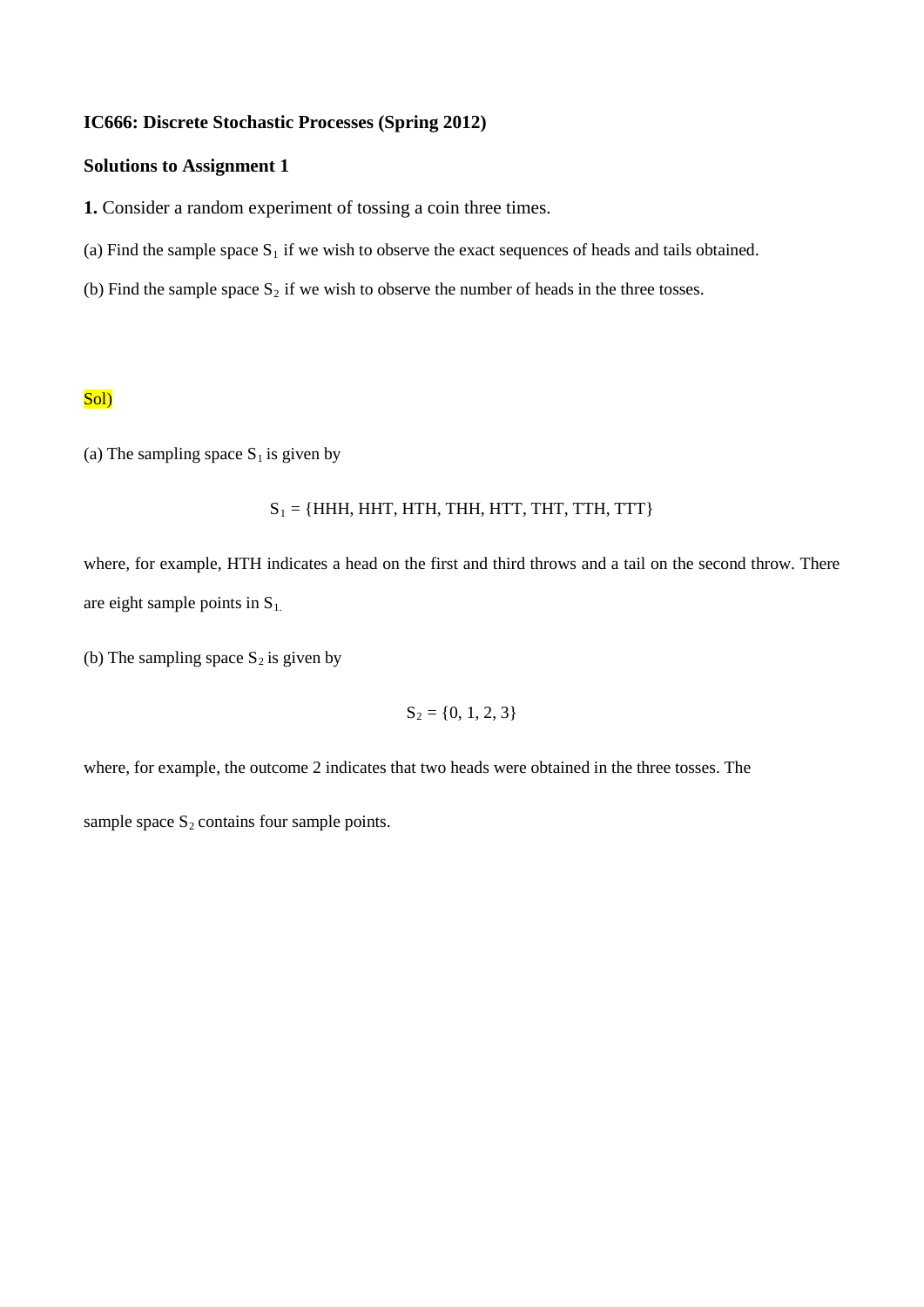- **2.** Consider the experiment of tossing a fair coin repeatedly and counting the number of tosses required until the first head appears.
- (a) Find the sample space of the experiment.
- (b) Find the probability that the first head appears on the *k*th toss.
- (c) Verify that  $P(S) = 1$ .

# Sol)

(a) The sample space of this experiment is

$$
S_1 = \{ e_1, e_2, e_3, \ldots \} = \{ e_k : k = 1, 2, 3, \ldots \}
$$

where  $e_k$  is the elementary event that the first head appears on the  $k$ th toss.

(b) Since a fair coin is tossed, we assume that a head and a tail are equally likely to appear. Then  $P(H)$  =

$$
P(T) = \frac{1}{2}.
$$
 Let  

$$
P(e_k) = p_k \qquad k = 1, 2, 3, ...
$$

Since there are  $2^k$  equally likely ways of tossing a fair coin k times, only one of which consists of (k - 1) tails following a head we observe that

$$
P(e_k) = p_k = \frac{1}{2^k} \qquad k = 1, 2, 3, ...
$$

(c) Using the power series summation formula, we have

$$
P(S) = \sum_{k=1}^{\infty} P(e_k) = \sum_{k=1}^{\infty} \frac{1}{2^k} = \sum_{k=1}^{\infty} \left(\frac{1}{2^k}\right)^k = \frac{\frac{1}{2}}{1 - \frac{1}{2}} = 1
$$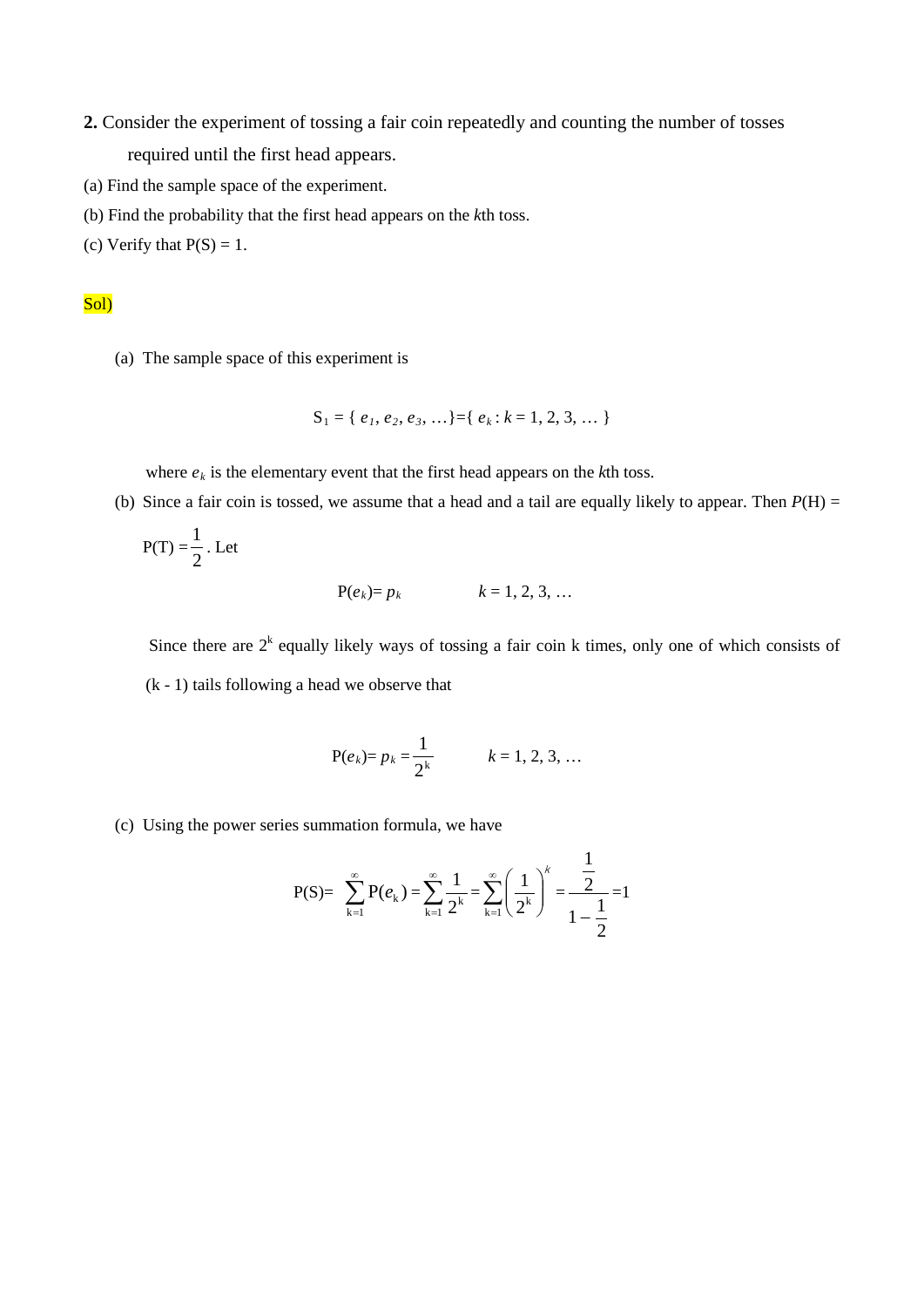- **3.** A lot of 100 semiconductor chips contains 20 that are defective. Two chips are selected at random, without replacement, from the lot.
- (a) What is the probability that the first one selected is defective?
- (b) What is the probability that the second one selected is defective given that the first one was defective?
- (c) What is the probability that both are defective?

## Sol)

(a) Let A denote the event that the first one selected is defective. Then by Eq.  $P(A) = \frac{P(A)}{n}$  $\frac{n(A)}{(A)}$  (where  $n(A)$  is the

number of outcomes belonging to event a and n is the number of sample points in S.)

$$
P(A) = \frac{20}{100} = 0.2
$$

(b) Let B denote the event that the second one selected is defective. After the first one selected is defective, there are 99 chips left in the lot with 19 chips that are defective. Thus, the probability that the second one selected is defective given that the first one was defective is

$$
P(B | A) = \frac{19}{99} = 0.192
$$

(c) by  $P(A \cap B) = P(A | B) P(B) = P(B | A) P(A)$ , the probability that both are defective is

$$
P(A \cap B) = P(B \mid A) P(A) = (\frac{19}{99})(0.2) = 0.0384
$$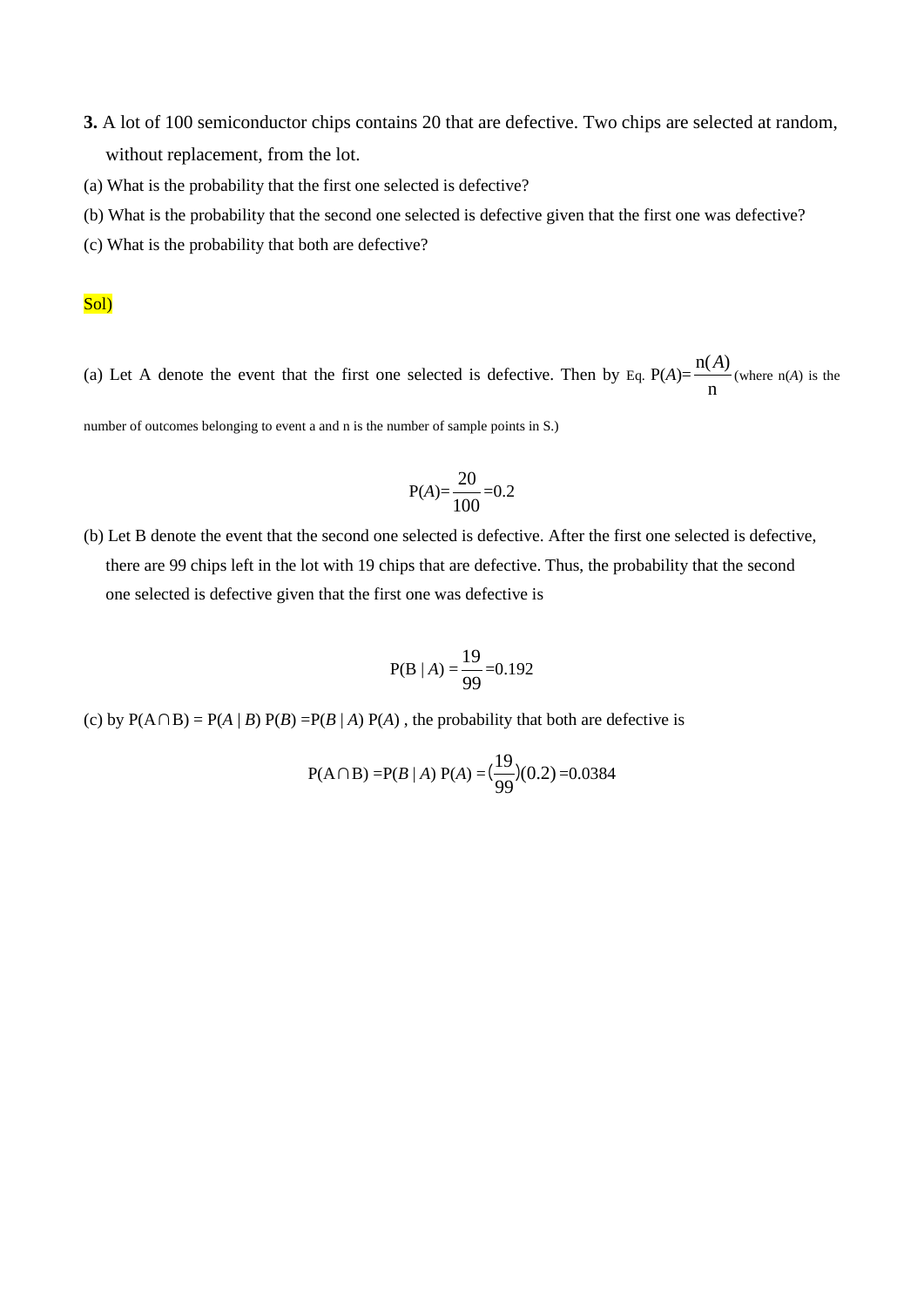**4.** Suppose that a laboratory test to detect a certain disease has the following statistics. Let

 $A =$  event that the tested person has the disease

 $B =$  event that the test result is positive

It is known that

$$
P(B | A) = 0.99
$$
 and  $P(B | A) = 0.005$ 

and 0.1 percent of the population actually has the disease. What is the probability that a person has the disease given that the test result is positive?

#### Sol)

From the given statistics, we have

$$
P(A) = 0.001 \text{ and } P(\overline{A}) = 0.999
$$
  
The desired probability is  $P(A | B)$ . Thus using Bayes' Rule:  $\frac{P(B | A)P(A)}{P(B)}$  and Equation:  
 $P(B | A)P(A) + P(B | \overline{A})P(\overline{A})$  we obtain

$$
P(A | B) = \frac{P(B | A)P(A)}{P(B | A)P(A) + P(B | A)P(A)}
$$
  
= 
$$
\frac{(0.99)(0.001)}{(0.99)(0.001) + (0.005)(0.999)} = 0.165
$$

Note that in only 16.5 percent of the cases where the tests are positive will the person actually have the disease even though the test is 99 percent effective in detecting the disease when it is, in fact, present.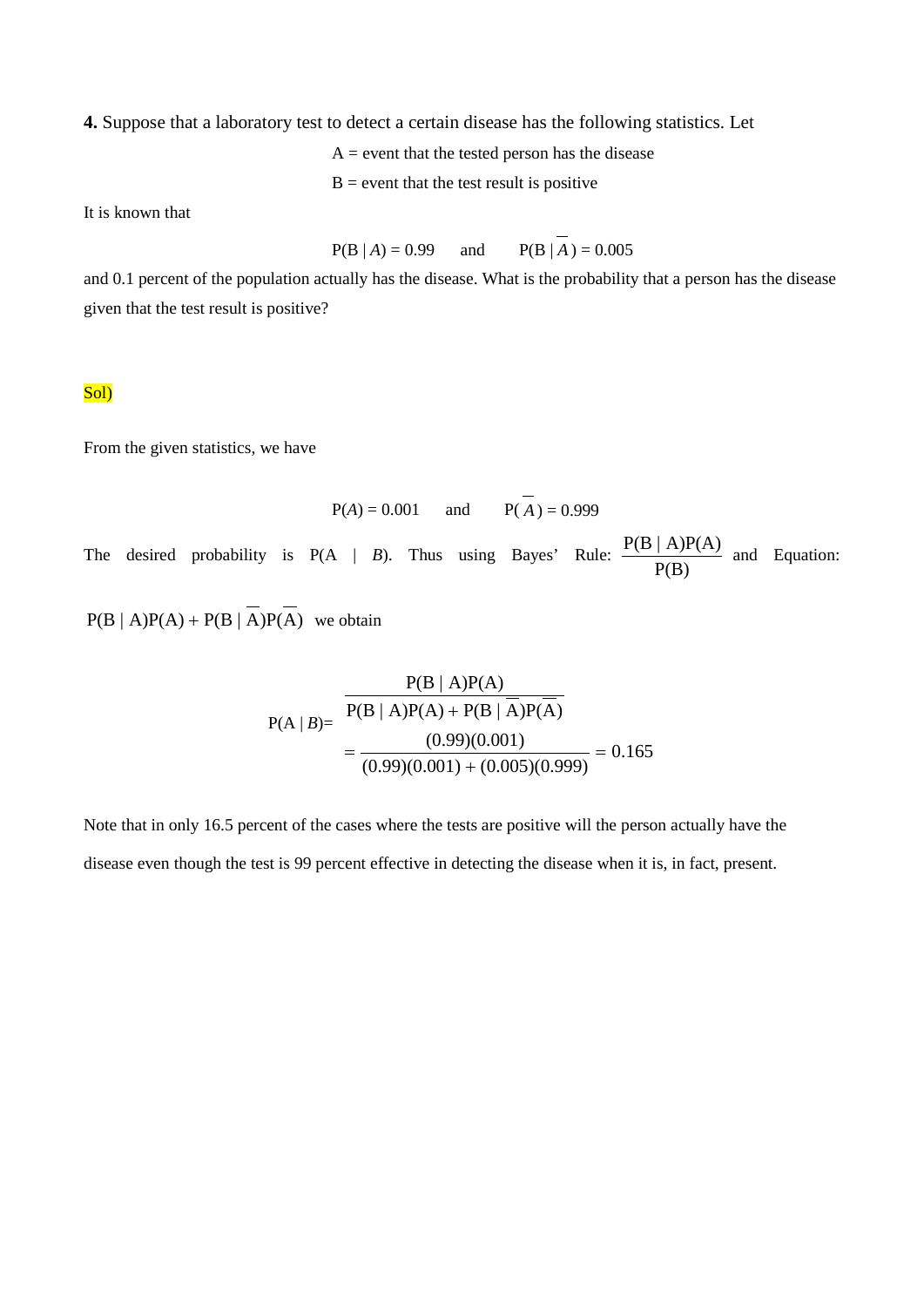**5.** Consider the binary communication channel shown in Fig 1.The channel input symbol X may assume the state 0 or the state 1, and, similarly, the channel output symbol Y may assume either the state 0 or the state 1. Because of the channel noise, an input 0 may convert to an output 1 and vice versa. The channel is characterized by the channel transition probabilities  $p_0$ ,  $q_0$ ,  $p_1$ , and  $q_1$ , defined by

$$
p_0 = P(y_1 | x_0)
$$
 and  $p_1 = P(y_0 | x_1)$   
 $q_0 = P(y_0 | x_0)$  and  $q_1 = P(y_1 | x_1)$ 

where  $x_0$  and  $x_1$  denote the events  $(X = 0)$  and  $(X = 1)$ , respectively, and  $y_0$  and  $y_1$  denote the events (*Y* = 0) and (*Y* = 1), respectively. Note that  $p_0 + q_0 = 1 = p_1 + q_1$ . Let  $P(x_0) = 0.5$ ,  $p_0 = 0.5$ 0.1, and  $p_1 = 0.2$ .

- (a) Find  $P(y_0)$  and  $P(y_1)$ .
- (b) If a 0 was observed at the output, what is the probability that a 0 was the input state?
- (c) If a 1 was observed at the output, what is the probability that a 1 was the input state?
- (d) Calculate the probability of error *P*e.



**Fig. 1**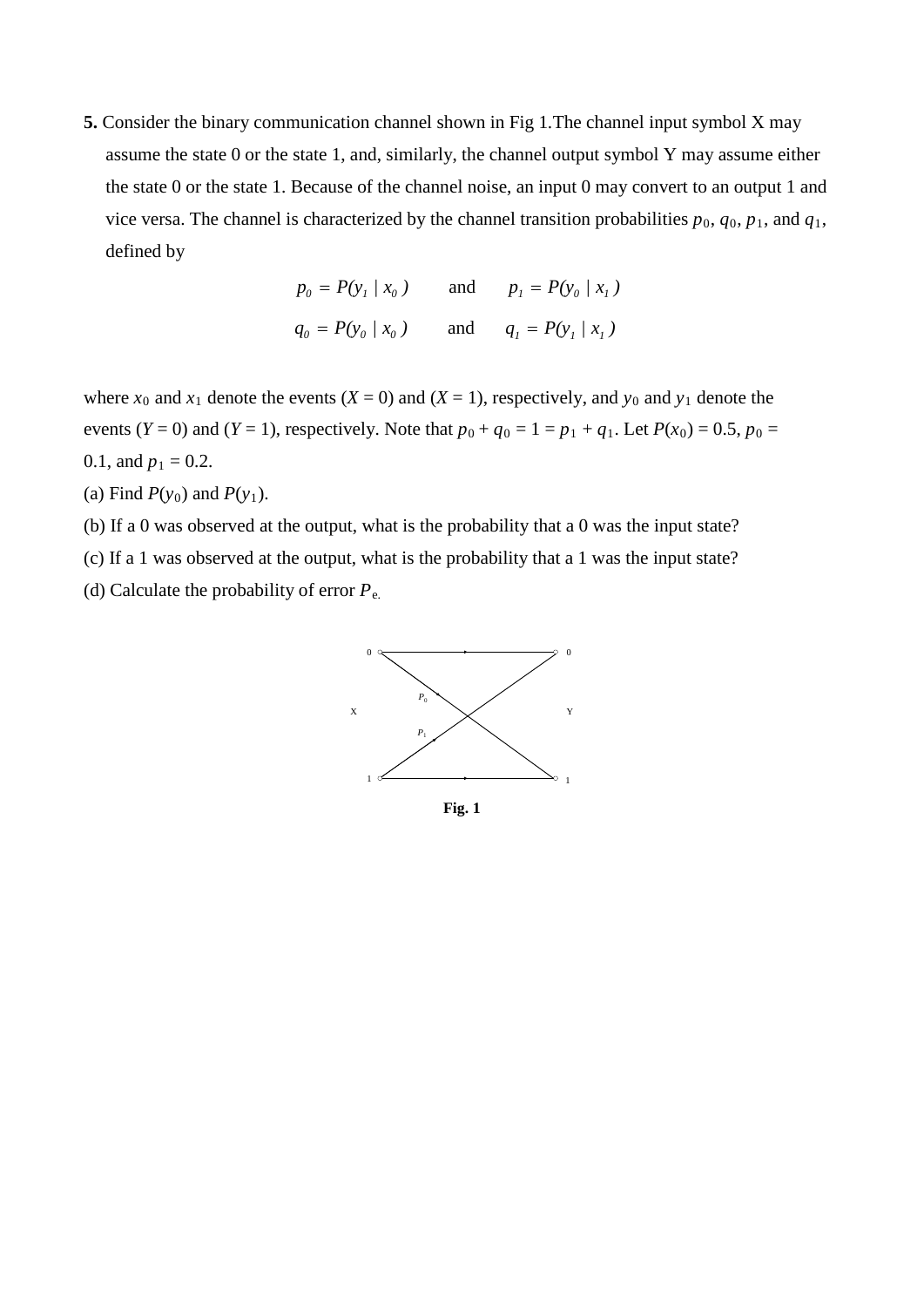(a) We note that

$$
P(x_1)=1 - P(x_0) = 1 - 0.5 = 0.5
$$
  

$$
P(y_0 \mid x_0) = q_0 = 1 - p_0 = 1 - 0.1 = 0.9
$$
  

$$
P(y_1 \mid x_1) = q_1 = 1 - p_1 = 1 - 0.2 = 0.8
$$

Using Equation:  $P(B) = \sum_{i=1}^{n} P(B \cap A_i) P(A) = \sum_{i=1}^{n} P(A) P(A)$ i n  $i = 1$   $i = 1$  $P(B) = \sum_{i=1}^{n} P(B \cap A_i) P(A) = \sum_{i=1}^{n} P(B \mid A_i) P(A_i)$  we obtain  $P(y_0) = P(y_0 | x_0)P(x_0) + P(y_0 | x_1)P(x_1) = 0.9(0.5) + 0.2(0.5) = 0.55$  $P(y_1) = P(y_1 | x_0)P(x_0) + P(y_1 | x_1)P(x_1) = 0.1(0.5) + 0.8(0.5) = 0.45$ 

(b) Using Bayes' rule, we have

$$
P(x_0 / y_0) = \frac{P(x_0)P(y_0 / x_0)}{P(y_0)} = \frac{(0.5)(0.9)}{0.55} = 0.818
$$

(c) Similarly,

$$
P(x_1 / y_1) = \frac{P(x_1)P(y_1 / x_1)}{P(y_1)} = \frac{(0.5)(0.8)}{0.45} = 0.889
$$

(d)The probability of error is

$$
P_e = P(y_1 \mid x_0)P(x_0) + P(y_0 \mid x_1)P(x_1) = 0.1(0.5) + 0.2(0.5) = 0.15
$$

Sol)